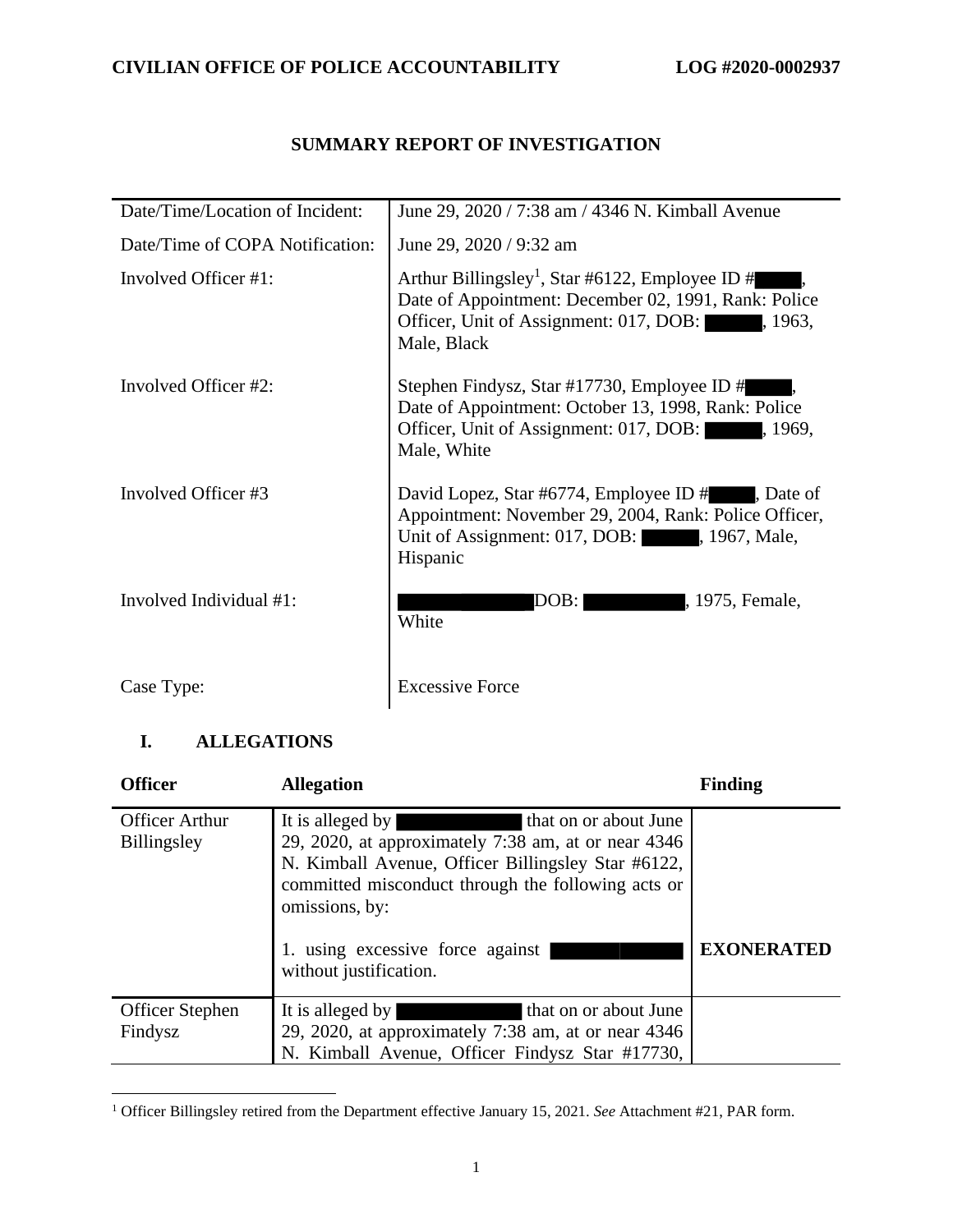|                               | committed misconduct through the following acts or<br>omissions, by:<br>1. using excessive force against<br>without justification.                                                                                                                                                     | <b>EXONERATED</b> |
|-------------------------------|----------------------------------------------------------------------------------------------------------------------------------------------------------------------------------------------------------------------------------------------------------------------------------------|-------------------|
| <b>Officer David</b><br>Lopez | that on or about June<br>It is alleged by<br>29, 2020, at approximately 7:38 am, at or near 4346<br>N. Kimball Avenue, Officer Lopez Star #6774,<br>committed misconduct through the following acts or<br>omissions, by:<br>1. using excessive force against<br>without justification. | <b>EXONERATED</b> |

### **II. SUMMARY OF EVIDENCE**

On June 29, 2020, at approximately 7:38 am, Chicago Police Department Officers Arthur Billingsley, Stephen Findysz, and David Lopez responded to a call for service involving a disturbance at the 7-11 store located at 4346 N. Kimball Avenue. The caller reported that a white female, now identified as was opening bottles inside the store and appeared to be suffering from a mental illness. When the officers arrived at the 7-11, the clerk alerted them that was attempting to exit the store with a hand basket containing items she had not purchased. Officer Findysz took the basket from as she walked out of the store and ignored the officer's verbal commands to come back. The officers then observed walking along Montrose Avenue and attempted to stop her. was speaking incoherently and displaying signs of anxiety and possible drug use. She disregarded the officers' directions and attempted to walk into traffic before Officer Findysz grabbed her arm and redirected her to the sidewalk. Officers Billingsley, Findysz, and Lopez struggled to restrain who stiffened her body, tried to pull away, and kicked and scratched the officers. Complainant was driving on Montrose Avenue at the time of the incident and witnessed the commotion on the sidewalk. **Filled** a web complaint with COPA alleging the officers used excessive force against a civilian.

The **Body Worn Camera (BWC) videos**<sup>2</sup> of Officers Billingsley, Findysz and Lopez capture their interaction with At 7:46 am, Officer Findysz enters the 7-11 store and approaches who walks past him carrying a shopping basket with several items and heads toward the door. Officer Findysz takes the basket from as she exits the store and walks away, ignoring the officer's verbal commands to come here. The store clerk then informs Officer Findysz that shoplifted additional items and displayed a large knife, and Officers Findysz, Billingsley, and Lopez canvass the area looking for her.

At approximately 7:50 am, Officer Findysz locates walking on the sidewalk and tells her to stop, warning that she could go to jail. **Continues** walking toward Officer

<sup>2</sup> Attachments #3-5, BWC videos of Officers Billingsley, Findysz and Lopez.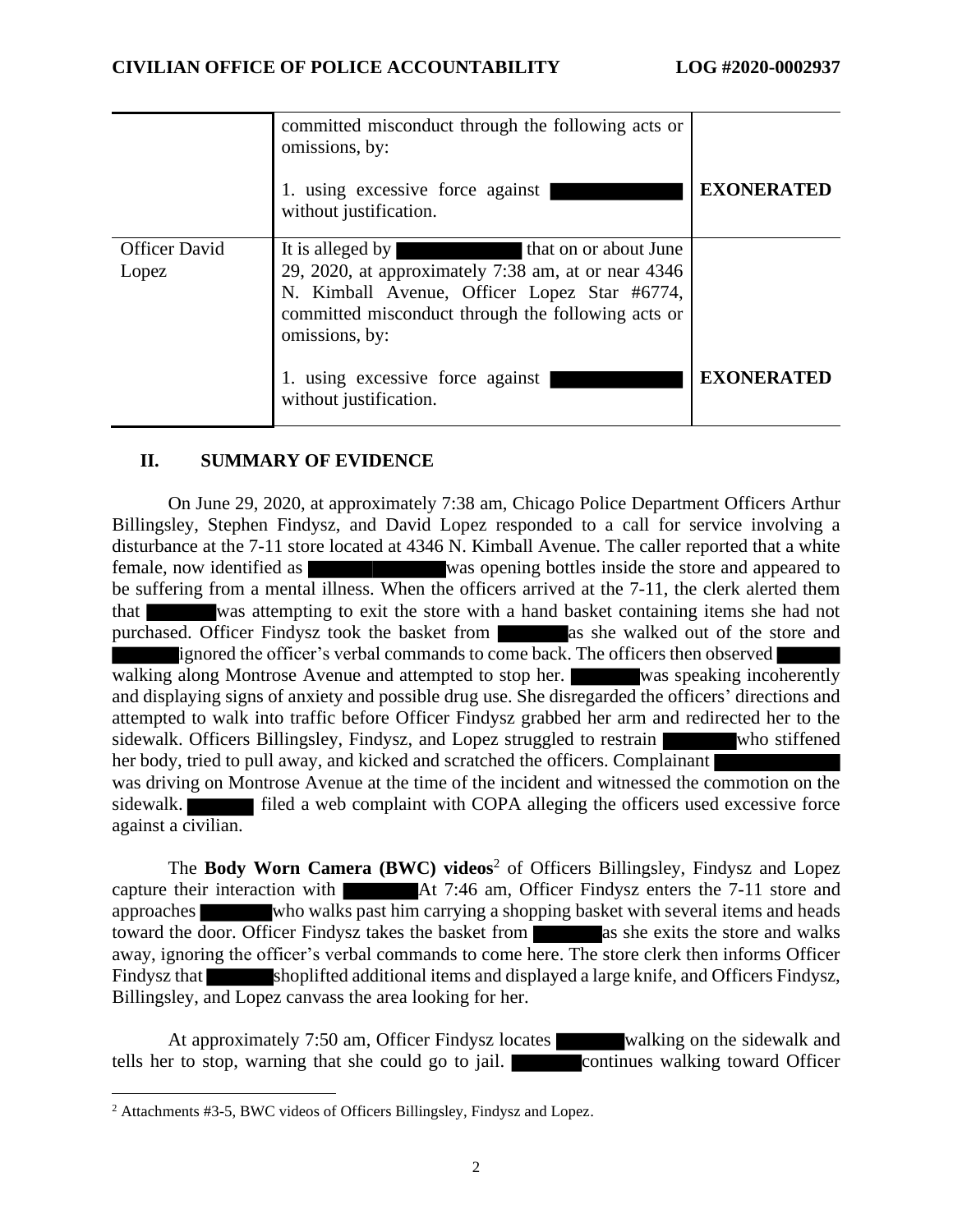Findysz and mutters an incoherent response. She then attempts to evade the officer's verbal directions by walking into the street and oncoming traffic. Officers Lopez and Findysz each take hold of one of arms and attempt to restrain her, but they struggle to place her in handcuffs. **turns** her body and attempts to pull her arms away from the officers as they implore her to stop fighting. Officer Billingsley holds from behind by placing his arms around her body, and the officers perform an emergency takedown, gently lowering onto the sidewalk. As the officers stand over struggling to handcuff her, the videos show scratching and kicking at the officers, as well as grabbing Officer Findysz's radio cord. Her speech is incomprehensible, and approximately two minutes after the takedown, the officers radio for an ambulance instead of a wagon.<sup>3</sup>

Throughout the incident, the officers continually try to deescalate the situation by verbally communicating with speaking to her in a calm tone of voice, and telling her an ambulance is going to take her to a hospital. One of the officers pulls a long knife from bag and tosses it out of reach as she flails on the ground in handcuffs, and at one point appears to bang her head against the sidewalk. continues to display signs of behavioral and mental health problems until the ambulance arrives at 7:59 am, and officers place her onto the stretcher.

The **Tactical Response Report (TRR)<sup>4</sup>** completed by Officer Billingsley documents his response to the mental health disturbance at the 7-11 store. Officer Billingsley reports that disregarded verbal directions, kicked him in the legs and chest, attempted to pull away, and appeared mentally unstable and possibly high on drugs. The TRRs of Officers Findysz and Lopez are similar, noting the need to secure for the safety of both and the officers.

The **Department Case Reports (Original Incident Case Report<sup>5</sup> and Case Supplementary Report<sup>6</sup> )** classify the incident as a non-criminal/mental health transport. The Original Case Incident Report relates essentially the same narrative of the incident as captured in the officers' BWC videos. Additionally, the report states the officers recovered three butchers knives<sup>7</sup> from bag, as well as the headphones and sunglasses she shoplifted from the 7-11 store. The officers informed 7-11 of the situation, and the store "agreed not to pursue charges of (offender) because of her mental condition."<sup>8</sup> Paramedics transported to Swedish Covenant Hospital for a psychological evaluation, but ETs were not allowed to photograph her because she was heavily sedated and not in police custody. However, the ETs photographed the officers' injuries, including a contusion to Officer Billingsley's left leg and numerous scratches to Officers Findysz's and Lopez's arms.<sup>9</sup>

<sup>3</sup> *See also* Attachment #2, OEMC Event Query, which documents that Beat 1722 requested an ambulance for a female psych patient at 7:54 am.

<sup>&</sup>lt;sup>4</sup> Attachment # 14-16, TRR reports of Officers Billingsley, Findysz and Lopez.

<sup>5</sup> Attachment #18, Original Case Incident Report.

<sup>6</sup> Attachment #1, Case Supplementary Report.

<sup>7</sup> *See* Attachment #19, Inventory Sheets.

<sup>8</sup> Attachment #18, pg. 4, Original Case Incident Report.

<sup>9</sup> *See also* Attachment #20, Crime Scene Processing Report, and Attachment #12, Injury on Duty (IOD) Reports.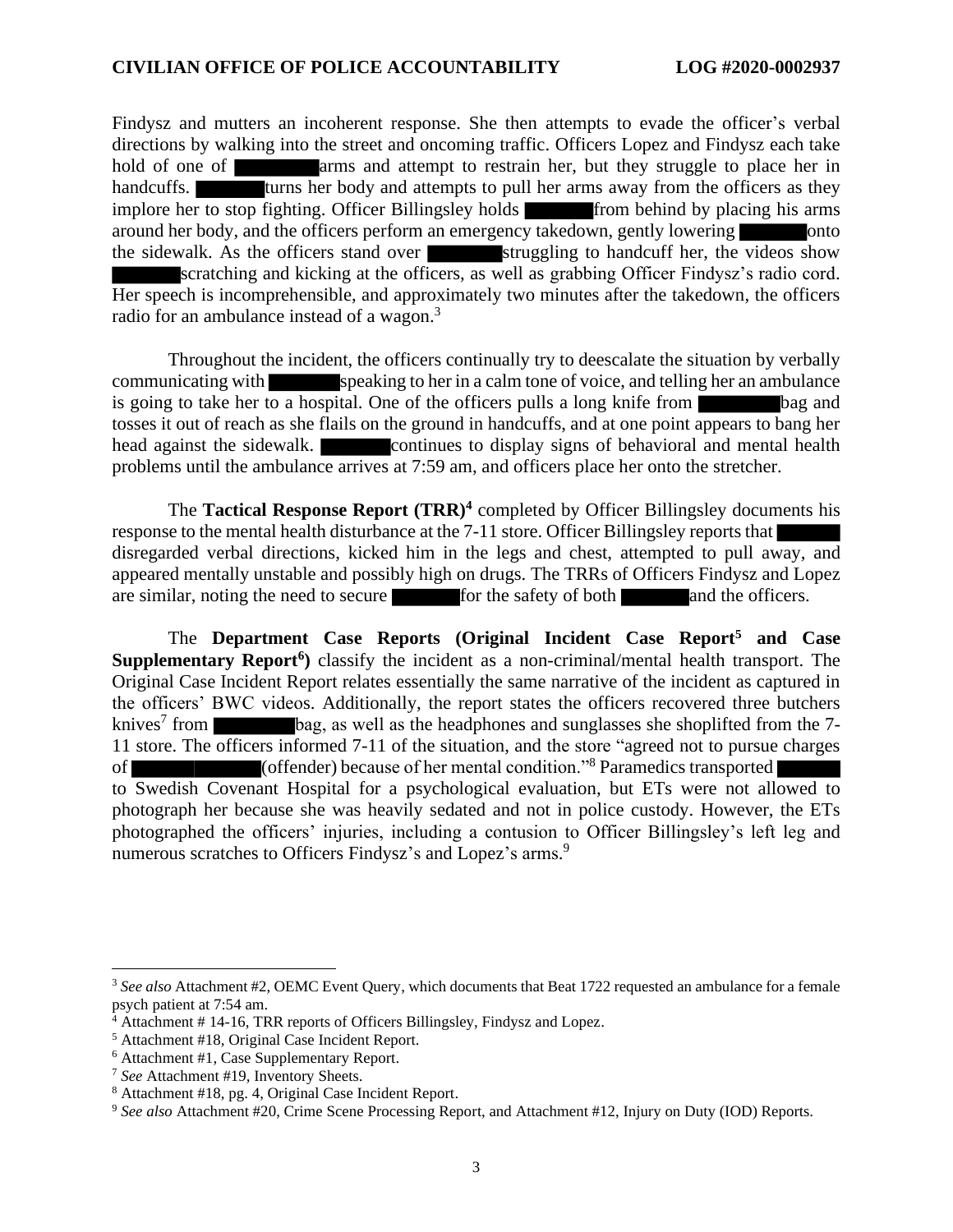#### **III. ANALYSIS AND CONCLUSION**

The Department's Use of Force policy prohibits the use of excessive, unwarranted, or unlawful force by a Department member.<sup>10</sup> All uses of force must be objectively reasonable, necessary, and proportional. Department members may not use force against a person who is secured and restrained with handcuffs unless such force is necessary to prevent injury to the member, the restrained individual, or another person.<sup>11</sup> Additionally, if an officer is responding to an incident involving a person in need of mental health treatment, the officer will act in accordance with the directive "Responding to Incidents Involving Persons In Need of Mental Health Treatment."<sup>12</sup> That order requires officers to assess the situation, isolate and contain the subject, determine if the subject is in possession of a dangerous weapon, and establish weapons control. It further provides that officers must use every possible means to verbally de-escalate the situation before resorting to physical restraints or other force options, listen and speak in a calm and controlled tone of voice, and allow the subject time to process what is being said.<sup>13</sup>

In this case, the complainant alleged that Officers Billingsley, Findysz and Lopez used excessive force without proper justification. After examining the available BWC videos, Department reports, and the complainant's web complaint, COPA finds the officers' response to mental health crisis was proportional to her actions and behavior. The officers' BWC videos captured **actions** as she escalated from a non-compliant active resister to an assailant. was noncooperative and physically aggressive as she struggled with the responding officers. Her movements to avoid physical control by the officers included attempts to pull away, stiffen her body, and flee. In the course of the incident, also battered the officers by scratching and kicking them, causing all three officers to sustain injuries.

After careful consideration of all the facts, COPA finds the BWC footage constitutes clear and convincing evidence that the officers' actions were objectively reasonable, necessary, and proportional under the totality of the circumstances, in order to ensure the safety of the officers, and the public. Additionally, the officers' actions were consistent with the procedures established by Department policy. Accordingly, COPA finds their use of force was justified, and the allegation against Officers Billingsley, Findysz and Lopez is **EXONERATED**.

Approved:



7/21/2021

Mathew Haynam *Deputy Chief Administrator* Date

\_\_\_\_\_\_\_\_\_\_\_\_\_\_\_\_\_\_\_\_\_\_\_\_\_\_\_\_\_\_\_\_\_\_ \_\_\_\_\_\_\_\_\_\_\_\_\_\_\_\_\_\_\_\_\_\_\_\_\_\_\_\_\_\_\_\_\_\_

<sup>&</sup>lt;sup>10</sup> Attachment #23, General Order G03-02(III)(B)(5)(a) (effective February 29, 2020 – April 14, 2021).

<sup>&</sup>lt;sup>11</sup> Attachment #22, General Order G03-02-01(II)(H) (effective February 29, 2020 – April 14, 2021).

<sup>&</sup>lt;sup>12</sup> Attachment #24, Special Order S04-20-01 (effective December 13, 2016 – present).

<sup>13</sup> *Id*. at (IV)(B).